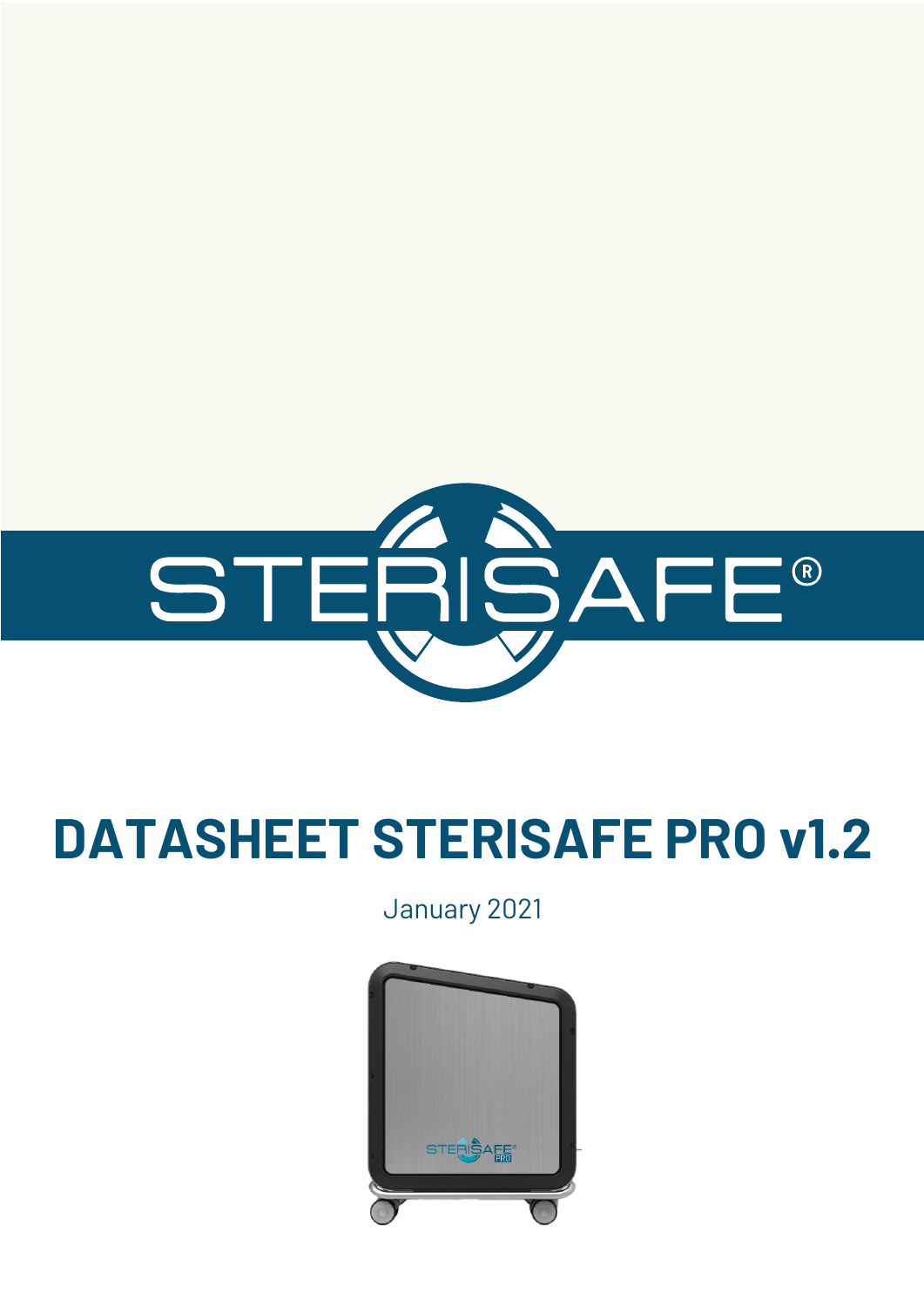

#### **KEY FEATURES**

- Data collection
- Wireless control
- No consumable
- Ozone monitoring system
- Humidity sensor
- Safety sensor
- Preprogramming of disinfection cycles
- Sealing accessories
- Safety accessories
- Ozone and particle removal integration
- Gas phase treatment Reach all cracks and corners

## **Product Highlights**

The STERISAFE PRO is an automated room disinfection mobile device for infection prevention and outbreak emergency situation to create safer room environments. Using Full-Depth Disinfection Cycle (FDDC) Technology, the STERISAFE PRO ensures a process of surface and air disinfection from all harmful pathogens, such as virus, bacteria and even the so-called superbugs, the antibiotic resistant bacteria.

The STERISAFE PRO is easily moved from room to room to perform quick and safe whole-room disinfection. Simply wheel the unit into the room and you can launch the process remotely thanks to the tablet. The process is then fully automated and monitored and will notice you once the room is disinfected and safe to enter.

## **The FDDC Technology**

The FDDC is the only technology that applies a full air purification process after biological disinfection. It removes all the remaining oxidant gases as well as the harmful by-products, such as nano-particles. Because of this purification process the room can be entered shortly after the disinfection cycle is completed. Comparatively, all other disinfection solutions leave residual gases and harmful particles.



The biological disinfection is done by using a mixture of atomized water and ozone created from the surrounding ambient air.No other consumable is added to the process. The gaseous treatment reaches pathogens everywhere without any shadow areas. Because of this unique process, even the antibiotic resistant bacteria such as MRSA and VRE will not resist this disinfection.

### **Biocidal product registration**

Applying to all biocidal products, EU regulation 528/2012 Biocidal Products Regulation (BPR) came into force in September 2013. The regulation is designed to control the selling or 'placing on the market' of biocidal products. It involves the analysis of a biocidal product's performance (efficacy), toxicity, environmental fate and risk during use. It states that a supplier of any 'Active' intended for use within a biocidal product/system must be registered under the BPR process. Therefore, when ozone is use as a biocidal product (ie. for disinfection purposes) it is illegal to use a supplier not complying to the BPR requirements.

The STERISAFE company is an active member of the registration group EUOTA (European Ozone Trade Association) and via its intermediary is registered as an ozone supplier in both articles 93 and 95. Among others, it is listed for the Product-Type 2: Disinfection of surfaces, materials, equipment.



#### **KEY BENEFITS**

- Full-Depth Disinfection Cycle (FDDC) Technology based
- Reporting of status and performance
- Wireless access of the ongoing process during disinfection
- Guaranty of a safe environment during the process
- The room environment free of particle and ozone gas after disinfection cycle completion
- No consumable needs to be added to system other than electricity and water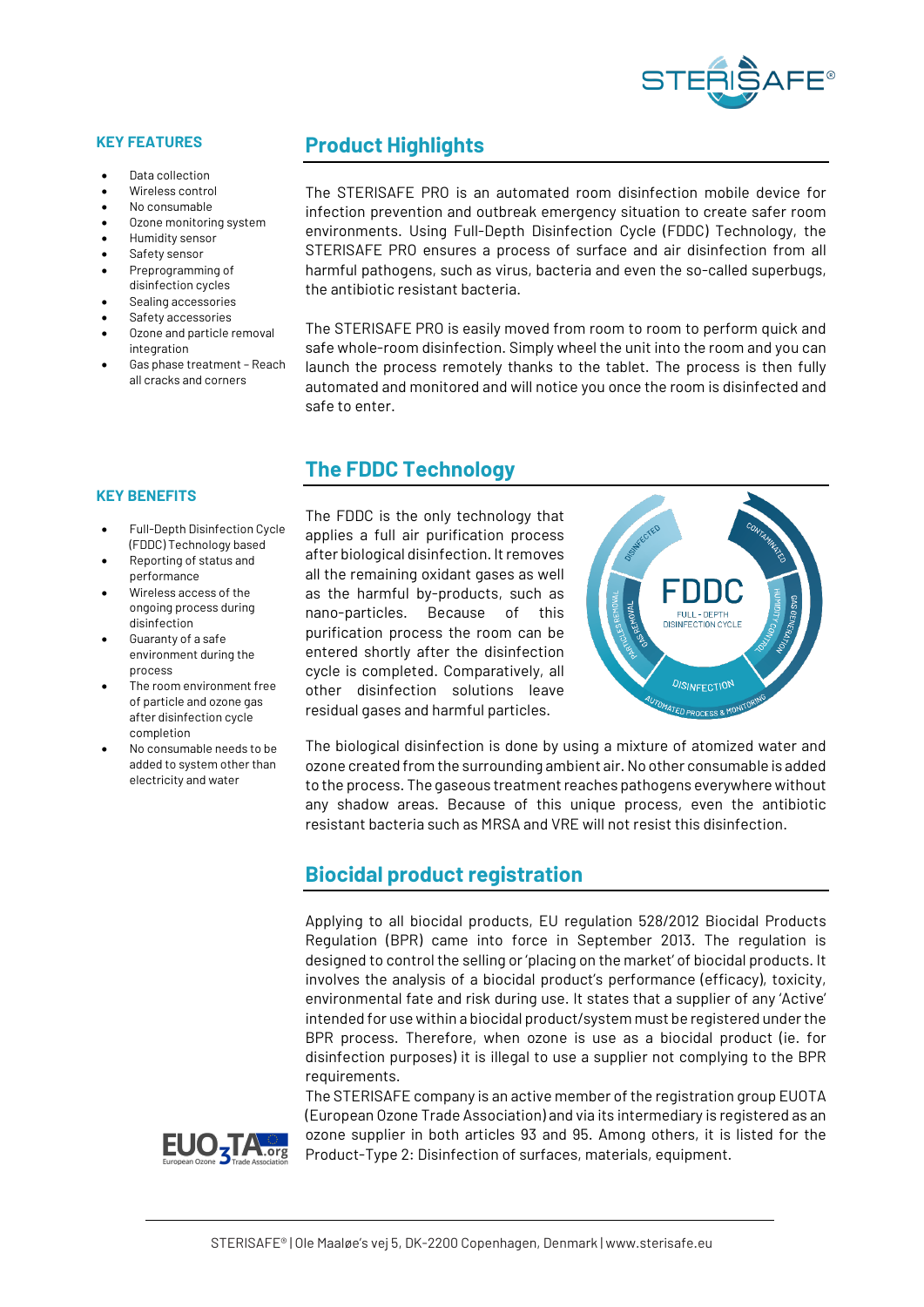

#### **RELATED PRODUCTS**

Optional accessories for the STERISAFE PRO include material to facilitate transportation and room sealing.

- Vent cover with telescopic pole
- Fire alarm cover with telescopic pole
- Sealing tape
- **Microbiological** indicator: nonspecific surface test
- Ozone handheld monitor
- **Transportation** box

**Reliability – Norms & standards**

The STERISAFE PRO is tested against the most adapted norm for its usage. This means that every efficacy claim has been tested in real-life conditions under strict normative settings.

Up until October 2020, tests were conducted using the French AFNOR-norm NF T 72-281. Tests conducted after October 2020 follow the European Norm EN 17272 (date of its publication).

#### Tests are always conducted by accredited European third-party laboratories.



## **Technical Specifications**

#### **ADDITIONAL INFORMATION**

Additional information can be found at: [www.sterisafe.eu](http://www.sterisafe.eu/)

or by contacting: [info@sterisafe.eu](mailto:info@sterisafe.eu)

|                                   | <b>Control &amp; Monitoring</b>                               |
|-----------------------------------|---------------------------------------------------------------|
| Tablet                            | Samsung Galaxy Tab A (10,1", 32GB), or similar                |
| PLC System                        | Included                                                      |
| <b>Humidity Sensor</b>            | $0-100$ %RH                                                   |
| Ozone sensor                      | $0-200$ ppm                                                   |
| Operation conditions <sup>1</sup> | +15 <sup>o</sup> C to +35 <sup>o</sup> C - 30 to 90% Humidity |

| <b>Material &amp; Characteristics</b> |                                                |  |
|---------------------------------------|------------------------------------------------|--|
| Power                                 | $230V - 50Hz$                                  |  |
| Consumption                           | 1800W                                          |  |
| <b>External Material</b>              | High Density PE, 316/EN 1.4401 & EN AW-6060-T4 |  |
| Dimensions                            | 1007x521x802 mm                                |  |
| Weight                                | 115 kg                                         |  |

<span id="page-2-0"></span> $10$  perating outside of those conditions may cause a drop in performance of the unit